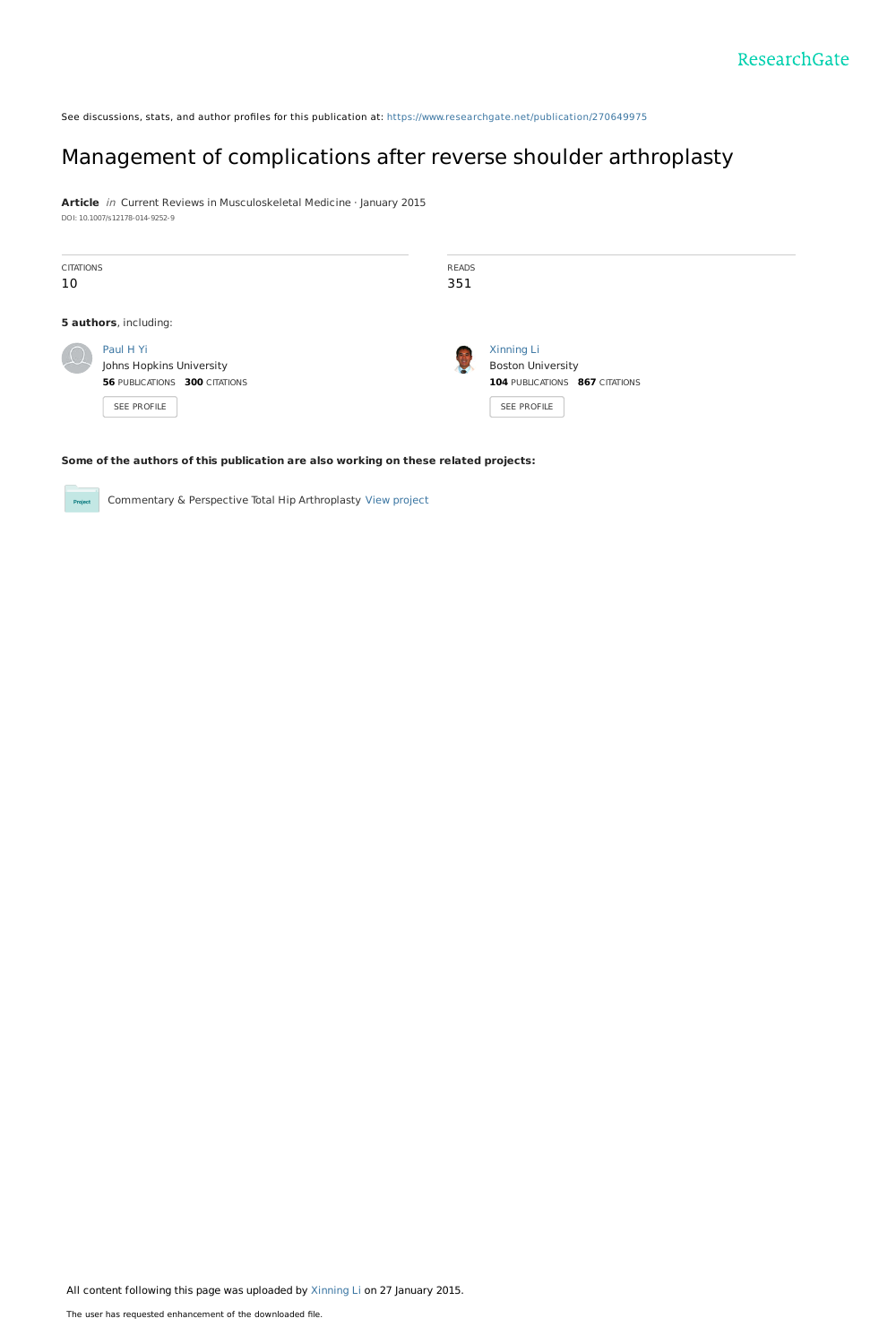SHOULDER SURGERY: COMPLICATIONS (X LI, SECTION EDITOR)

## Management of complications after reverse shoulder arthroplasty

Hanbing S. Zhou  $\cdot$  Justin S. Chung  $\cdot$  Paul H. Yi  $\cdot$ Xinning Li & Mark D. Price

 $\circled{c}$  Springer Science+Business Media New York 2015

Abstract Reverse total shoulder arthroplasty (RTSA) has become the treatment of choice for patients with rotator cuff arthropathy. Complication rate after RTSA has been reported to be three to five times that of conventional total shoulder arthroplasty. Intraoperative and postoperative complications include neurological injury, infection, dislocation or instability, acromial or scapular spine fracture, hematoma, and scapular notching. Knowledge of optimal component placement along with preoperative planning and recognition of risk factors are essential in optimizing patient outcome. The purpose of this review article is to identify the most common and serious complications associated with the RTSA and discuss the current methods of management. Complications after RTSA pose a significant challenge for healthcare providers and economic burden to society. Therefore, it is essential to make the proper diagnosis and develop and implement early management plans to improve patient outcome and satisfaction.

This article is part of the Topical Collection on Shoulder Surgery: Complications

H. S. Zhou  $\cdot$  M. D. Price ( $\boxtimes$ ) Department of Orthopaedic Surgery, University of Massachusetts Medical Center, Worcester, MA, USA e-mail: Mark.Price@umassmemorial.org

H. S. Zhou e-mail: hanbing.zhou@gmail.com

J. S. Chung : X. Li Department of Orthopaedic Surgery, Boston University School of Medicine, Boston, MA, USA

P. H. Yi

Department of Orthopaedic Surgery, University of California San Francisco, San Francisco, CA, USA

Keywords Reverse shoulder arthroplasty  $\cdot$  Complication  $\cdot$ Management

## Introduction (reverse total shoulder arthroplasty, complications)

The development of the reverse total shoulder arthroplasty (RTSA) in the late 1980s provided orthopedic surgeons with an alternative to total shoulder arthroplasty (TSA) for the treatment of rotator cuff tears and arthropathy. Conventional TSA relies on the anatomical and functional integrity of the rotator cuff muscles. This procedure can often be ineffective in patients with massive rotator cuff tears and is associated with high complication rates [\[1](#page-5-0)]. In contrast, RTSA is able to restore functionality for patients with cuff tear arthropathy or in patients with failed conventional total shoulder replacement by virtue of the unique design [[1\]](#page-5-0): the RTSA reverses the shoulder joint by fixing a metal ball to the glenoid and introducing a spherical socket into the proximal end of the humerus [\[2](#page-5-0)]. This new construct lowers the humerus and medializes the center of rotation to decrease torque at the glenoid component and recruit the deltoid muscle fibers rather than rotator cuff muscles to facilitate arm flexion and drive upper extremity function [\[3](#page-5-0)]. The ball and socket design with increased contact surface area provide increased stability or constraint to the shoulder joint.

Despite the benefits of the RTSA, patients who undergo this procedure are often subject to complications that are similar to conventional TSA as well as unique to RTSA because of the major anatomical, physiological, and biomechanical changes to the shoulder joint. The purpose of the present review is to describe the major potential complications following RTSA and to provide an overview of management of such complications. The complications to be covered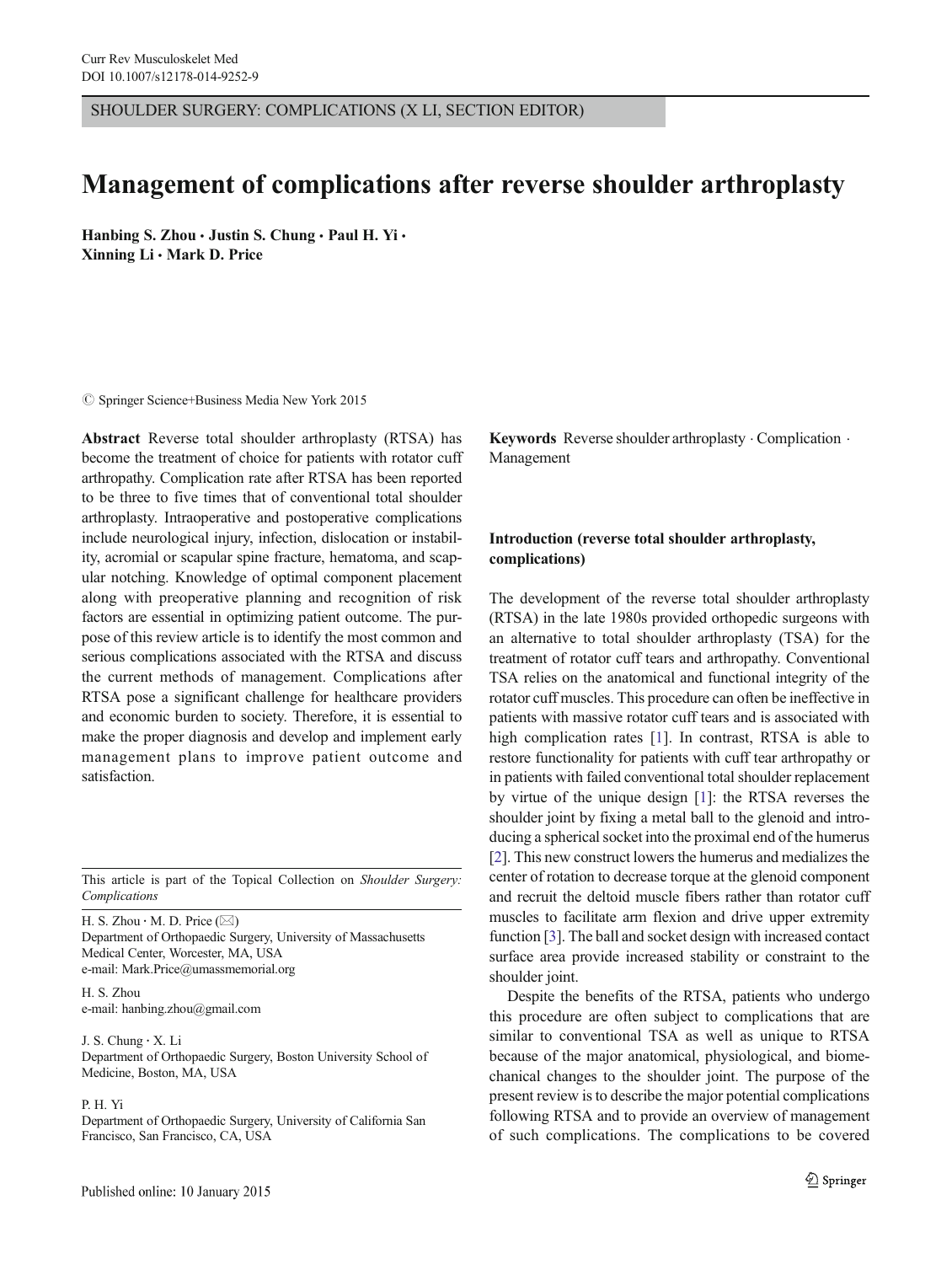include infection, nerve injury, intraoperative periprosthetic fracture, hematoma, dislocation, scapular notching, acromial fracture, and complications relating to the glenoid or humeral components.

#### Complications

#### Nerve injury

The most common neurological injuries as a result of RTSA procedure involve the brachial plexus or the axillary nerve [[4\]](#page-5-0). This could be attributed to several intraoperative factors: traction, manipulation of the arm, aberrant retractor placement, or relative lengthening of the arm [\[2](#page-5-0)]. Furthermore, during the glenoid exposure, the humerus is posteriorly retracted, externally rotated, and abducted, resulting in excessive traction on the brachial plexus and axillary nerve in particular [\[2\]](#page-5-0). Electromyography (EMG) should be obtained after 6 weeks from the onset of symptoms to document the nerve injury (neuropraxia vs. transection) and should be repeated at 6 months to 1 year to follow improvement.

In addition, radial nerve palsy has been reported in the literature in RTSA for treatment of failed hemiarthroplasty for proximal humerus fractures. In this case, the patient had subsequent resolution of symptoms with conservative management [[5\]](#page-5-0). Fortunately, these neurological injuries are relatively rare and majority of them are reversible within the first three postoperative months [\[6\]](#page-5-0).

While intraoperative manipulation of the arm certainly can lead to nerve palsy, the actual design of the implant itself can lead to problems as well. Because insufficient deltoid tension can lead to prosthetic instability, reverse implants are designed to distalize the center of rotation and increase the humeral length in order to generate higher deltoid tension and stability, which can also put undue stress on the nerves of the upper extremity. Van Hoof et al. used a three-dimensional computer model of a RTSA construct and estimated that the insertion of prosthesis can lead to 15.3 and 19.3 % increase in strain on the lateral and medial roots of the median nerve, respectively [[7\]](#page-5-0). Similarly, Boileau et al. [\[8](#page-5-0)] reported 1 case of axillary nerve palsy in a study of 45 consecutive patients who had RTSA with the original Grammont (Delta III; Depuy) prosthesis. Muh et al. [\[9](#page-5-0)•] reported 1 case of radial and ulnar nerve palsy in a series of 67 RTSA procedure using Grammont (Tornier, France) prosthesis. The patient had incomplete resolution of symptoms at 30 months follow-up. Wingert et al. [[10](#page-5-0)] reported 1 patient with persistent radial, ulnar, and musculocutaneous nerve injury after intraoperative axillary artery avulsion and placement of synthetic arterial graft. Fortunately, most of these neurological complaints are transient and should be treated with observation alone.

In a cadaver study, Ladermann et al. [[11](#page-5-0)] demonstrated that after implantation of the reverse shoulder components, the distance of the axillary nerve was >15 mm from the glenosphere; however, the main anterior branch of the axillary nerve was in close contact with the posterior metaphysis or humeral component of the reverse shoulder prosthesis  $(5.2 \pm$ 2.1 mm). They theorized that with distalization of the center of rotation, the axillary nerve is lowered and lateralized from the glenosphere component, which protects it from impingement. This altered position places the axillary nerve in close proximity to the posterior humeral component and may therefore increase the risk of injury. The authors recommended caution when reaming the humeral metaphysis and also avoid retroversion greater than 20 to 30°.

#### Intraoperative fracture

Intraoperative fractures can occur on either the humeral or the glenoid side. They are relatively uncommon but can be challenging to manage. Intraoperative humeral fractures mainly occurred during revision surgeries in the process of removing the primary stem or the associated cement mantle. Commonly used techniques such as avoiding excessive torque and reaming the canal by hand can minimize the chances of intraoperative humeral fracture. If the fracture occurred prior to humeral implantation, then it should be stabilized using cerclage wiring, allograft strut augmentation, or plate and screws in addition to a longer stem to bypass the fracture site [\[2](#page-5-0), [12](#page-5-0)]. If the fracture occurred after humeral stem implantation and the implant is stable, then the fracture should be fixed using a combination of cerclage wires or plates and screws [\[12](#page-5-0)].

Intraoperative glenoid fractures can be a result of the reaming process or the fixation technique. Care must be taken during the reaming process to ensure the reamer is started on full speed prior to contacting the glenoid and it does not ream beyond the subchondral bone so that adequate bone stock may be preserved [\[12](#page-5-0)]. If intraoperative glenoid fracture does occur, fragment-specific fixation or redirecting the baseplate and screws may create a strong fixation for a stable glenosphere component. In the case of catastrophic glenoid failure, a two-stage procedure with glenoid bone grafting (allograft or iliac crest) and reimplantation of the components after bone incorporation into the glenoid. Alternatively, complete resection of the glenopshere component and conversion of the reverse arthroplasty to a large head hemiarthroplasty or complete resection arthroplasty may be performed, which will result in suboptimal patient outcomes. Boileau et al. [\[8\]](#page-5-0) reported 1 case of humeral fracture and 1 case of glenoid fracture in a series of 45 patients. In a review article published by Zumstein et al., the rate of intraoperative humeral fracture was 2.0 % (16/782), and the intraoperative glenoid fracture was 0.9 % (7/782) [[13](#page-5-0)••].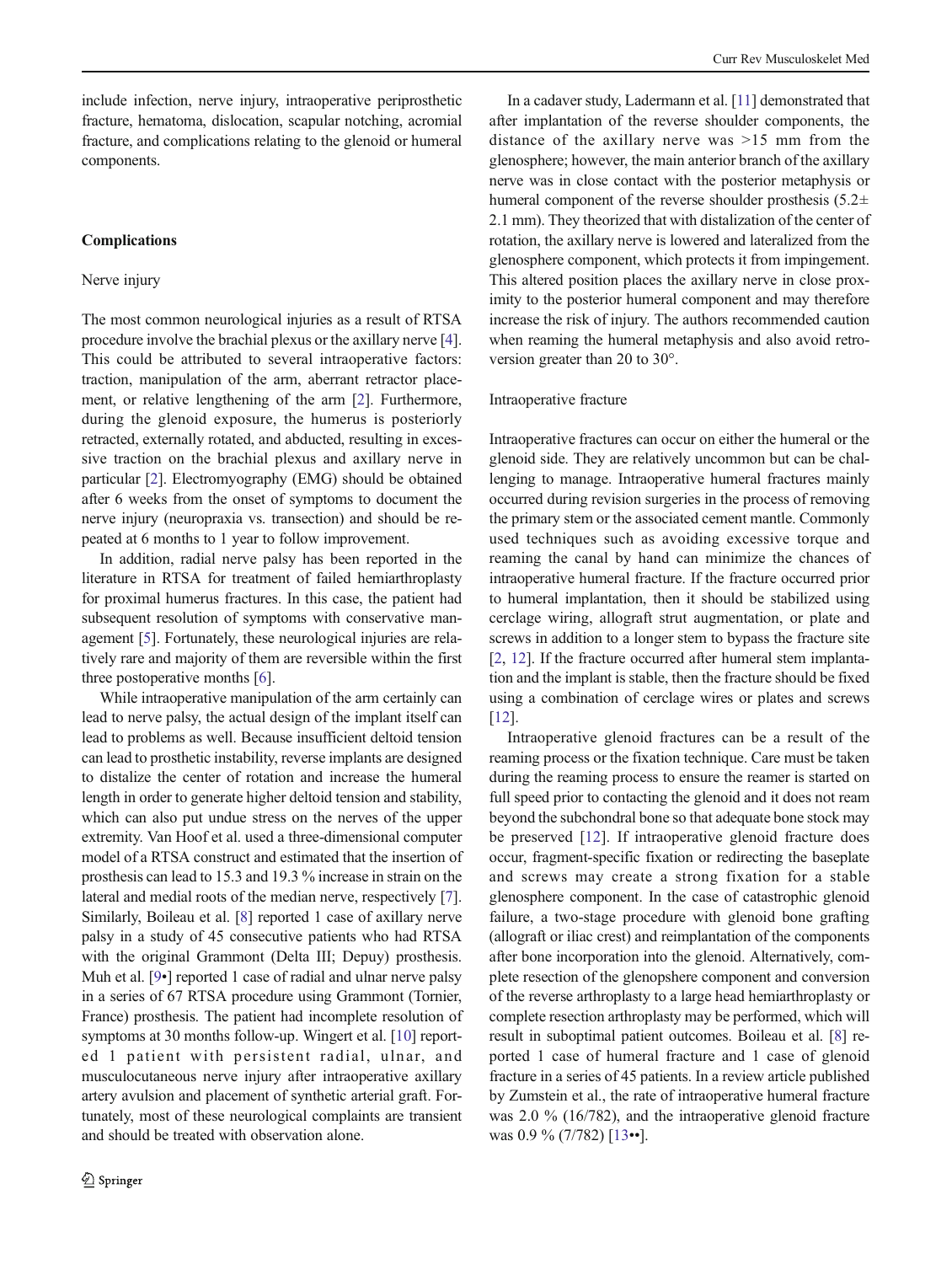#### Infection

Infection rate after RTSA has a reported incidence that ranges from 1 to 10  $\%$  [[2,](#page-5-0) [14](#page-6-0)–[18\]](#page-6-0). Zumstein et al. reported the incidence of deep infection to be 3.8 % (30/782), which was similar other arthroplasty procedures but higher than other shoulder surgeries [[13](#page-5-0)••]. The incidence of infection was statistically higher in revision cases than primary cases (5.9 vs. 2.9 %). The most common offending organisms were low virulence in nature, including Priopionibacterium acnes and Staphylococcus epidermidis [\[19](#page-6-0), [20\]](#page-6-0). Treatment for RTSA infection is similar to other joint arthroplasty procedures. Preoperative antibiotics should be administered within 1 h of incision and antibiotic-impregnated cement may substantially decrease the rate of infection especially in patients who are high risk [\[21](#page-6-0)]. In the case that postoperative infection does occur, antibiotic infusion should be started only after cultures are taken to allow speciation of the bacteria and antibiotics should tailored accordingly. Acute infection (<6 weeks) should be treated with thorough irrigation, debridement, and polyethylene exchange [\[2\]](#page-5-0). In the case of chronic infection, a two-stage complete revision approach may be warranted. Stage 1 includes hardware removal, irrigation and debridement, and antibiotic spacer placement with at least 6 weeks of culture-specific antibiotics [\[2](#page-5-0)]. Stage 2 involves prosthesis reimplantation, after confirmation of elimination of the infection, often done by image-guided aspiration of the glenohumeral joint. Beekman et al. [[22](#page-6-0)] reported successful one-stage revision to limit the amount of anesthesia and the morbidity of a second procedure to the patient. Zavala et al. [\[20\]](#page-6-0) reported successful treatment of infected RTSA with a combination debridement, liner/glenosphere exchange, and IV antibiotics regardless of chronicity of the infection. Traditional staged resection arthroplasty can lead to significant bone and soft tissue loss and should be reserved for persistent infections or significant bone stock loss unsuitable for reimplantation [\[20](#page-6-0), [22](#page-6-0)]. Utilization of an open biopsy prior to the reimplantation stage may be beneficial; Zhang et al. [[23\]](#page-6-0) reported 22 % of patients (4 out of 18 patients) with periprosthetic infection still had positive cultures during the open biopsy procedure even after a formal irrigation and debridement (I&D), implant resection, antibiotic spacer, and a course of antibiotics. Interestingly, three of the four patients had persistent *P. acnes* infection. They were treated with another I&D, antibiotic spacer placement, and 6 weeks of culture specific antibiotics. With this protocol, the authors reported 100 % eradication of infection in all 18 patients.

### Hematoma

Hematoma formation occurrence is relatively common in RTSA, and the reported incidence ranges from 1 to 20 % [[2,](#page-5-0) [14,](#page-6-0) [16](#page-6-0), [24](#page-6-0)]. Although it does not affect the overall outcome,

there is evidence to suggest it can increase the rate of infection. The design of the prosthesis inherently creates a larger dead space after RTSA compared to TSA. The glenosphere is placed more inferior which leads to increased acromiohumeral distance. Certain designs medialize the glenoid thereby placing the humerus in a more valgus position which can also create a larger dead space [\[2](#page-5-0)]. Furthermore, patients with severely deficient rotator cuffs potentially can have a larger dead space. Careful intraoperative hemostasis should be maintained and postoperative suction drain placement can be helpful to decrease the amount of hematoma formation. In the case of major hematoma formation, prompt surgical intervention should be considered.

## Dislocation

Dislocation is one of the most common complications reported after RTSA (Fig. 1). Zumstein et al. reported the incidence of instability to be 4.7  $\%$  (37/782) in a systematic review [\[13](#page-5-0)••], but the previously published incidence ranges from 2.4 to 31 % [[2,](#page-5-0) [14,](#page-6-0) [25](#page-6-0)–[27\]](#page-6-0). A deltopectoral approach was used in 97.3 % of the patients reported in Zumstein et al., and 87.5 % needed reoperation with increased frequency in the revision group compared to primary arthroplasty. There are several contributing factors that can lead to dislocation or instability: lack of soft tissue tension, mechanical impingement, mismatch of the glenosphere and humeral socket, and improper version of the prosthesis. Adequate soft tissue tension is essential in the stability of the reverse shoulder. Vertical offset of the acromion-greater tuberosity distance and lateral offset of the tuberosity-glenoid distance should be recreated to achieve anatomic soft tissue tension [[2\]](#page-5-0). The type of implant used can also influence soft tissue tensioning. In Grammontstyle prostheses, soft tissue tension can be achieved with a combination of inferior glenosphere placement, large glenosphere, and valgus neck-shaft angle. In a prosthesis with a laterally offset glenosphere, the increased lateral-medial soft



Fig. 1 Anterior dislocation after reverse shoulder arthroplasty. Patient was treated with closed reduction and eventual revision surgery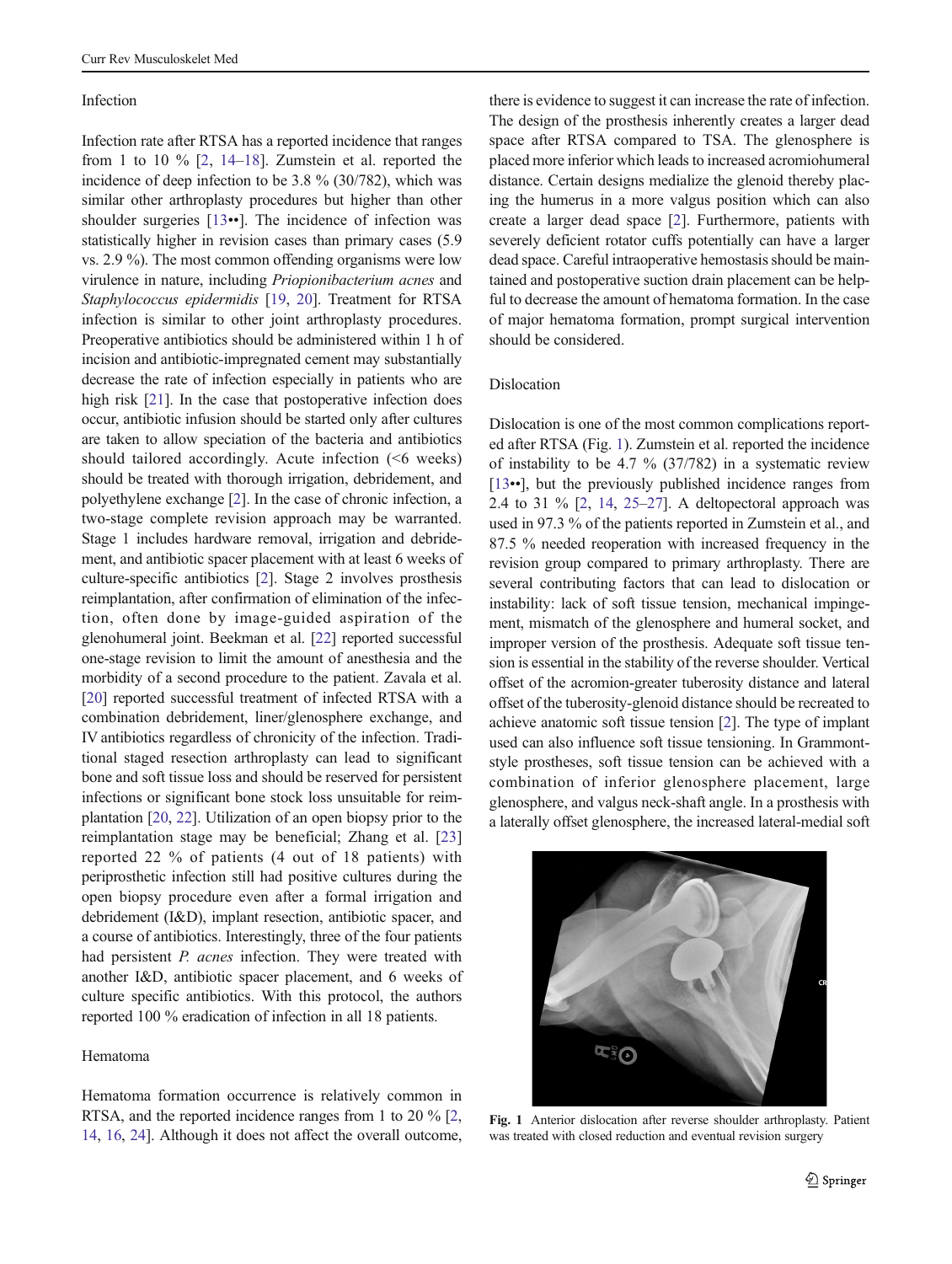tissue tension may decrease the need for tension in the vertical direction [\[2\]](#page-5-0).

The role of subscapularis muscle in the setting of instability is currently controversial. Ackland et al. suggests that in RTSA patients, the superior aspect of muscle acts as an abductor while the inferior aspect acts like an adductor, leading to increased tension and stability [[12](#page-5-0), [28](#page-6-0)]. This study has not been correlated in the clinical setting. Edwards et al. [\[29\]](#page-6-0) evaluated 138 reverse shoulder arthroplasty patients with and without subscapularis repair. All postoperative dislocations were seen in the patients with irreparable subscapularis at the time of surgery. Risk factors for dislocation include proximal humerus nonunions, fixed glenohumeral dislocations, and failed prior arthroplasty or revisions. Chalmers et al. [\[30\]](#page-6-0) also supported the above findings and reported increased risk of dislocation in males, BMI $>$ 30 kg/m<sup>2</sup>, subscapularis deficiency, and revision surgery after reverse shoulder.

In the setting of dislocation, immediate closed reduction should be followed by a period of sling immobilization and avoidance of extension, adduction, and internal rotation [[2\]](#page-5-0). Patients should be placed in an abduction brace for 6 weeks. Malposition of implants and inadequate of soft tissue tensioning should be considered in cases of recurrent dislocation and revision surgery that include component exchange to a larger glenosphere and increasing the size of the humeral tray or thickness of the polyethylene insert may be necessary to increase the soft tissue tension to provide increased stability. In the subset of patients that have an increased risk for dislocation (male, higher BMI, irreparable subscapularis, and revision surgery), an abduction orthosis should be considered in the postoperative phase to decrease risk of dislocation [[30](#page-6-0)].

#### Scapular notching

Scapular notching is the most commonly reported complication associated with RTSA. Notching is caused by direct mechanical impingement of the humeral prosthesis or metaphyseal bone on the inferior scapular neck. This leads to radiographic appearance of wear of the lateral pillar of the scapula immediately medial and progressively superior to the inferior aspect of the baseplate. Sirveaux et al. classified scapular notching based on the defect size seen on radiographs. Grade 1 defects are confined to the pillar, grade 2 extends to the lower screw, grade 3 compasses the screw, and grade 4 involves the central post under the baseplate [[31](#page-6-0)]. Several factors are associated with developing notching: rotator cuff arthropathy and fatty infiltration of the infraspinatus, narrow acromiohumeral distance, and superiorly oriented glenoid [[3\]](#page-5-0). Scapular notching was reported in 35 % (277/782) of the patients in Zumstein et al. [[13](#page-5-0)••] but the true incidence of notching varies and it is dependent upon the type of prosthesis used. Grammont-style prostheses, in which the glenosphere is placed on the face of the glenoid, has a reported incidence of notching that ranges from 51 to 96 % [\[2](#page-5-0), [8,](#page-5-0) [14](#page-6-0), [15,](#page-6-0) [32](#page-6-0)–[34\]](#page-6-0). New reports using a laterally offset glenosphere have reported notching incidence that ranges from 0 to 13 % [\[1,](#page-5-0) [2,](#page-5-0) [35](#page-6-0)].

The clinical significance of scapular notching is controversial. Werner et al. reported on 58 consecutive patients who underwent RTSA with Delta III prosthesis to manage irreparable rotator cuff tears with average follow-up duration of 38 months. The study found scapular notching in 96 % of the follow-up patients with even distribution of grades 1 and 2 versus grades 3 and 4 [\[14\]](#page-6-0). The authors did find any correlation between notching and objective or subjective clinical outcome. Wall et al. [\[15](#page-6-0)] reported 186 patients (191 shoulders) with a majority of them using the Delta III system. Fifty-seven percent of the patients (152 shoulders) who had radiographic follow-up had evidence of scapular notching. The mean constant score was 60.6 points in patients with notching compared to 58.7 in those without. The mean elevation was 132° for patients with notching and 131° for those without. There was no glenoid loosening in group of patients with notching. Cazeneuve et al. [\[26\]](#page-6-0) reported 19 out of 36 patients who underwent RTSA with the Delta III prosthesis had scapular notching at a mean followup of 6.6 years. Twenty-three patients had radiographic evidence of loosening of the glenoid component and 1 had aseptic baseplate failure. Gutierrez et al.[\[36\]](#page-6-0) used a virtual model of the RTSA to evaluate factors that may lead to inferior impingement. The authors concluded that the lateralized center of rotation was the most important variable in the avoidance of inferior impingement. Furthermore, Nyffeler et al. [\[37\]](#page-6-0). and Levigne et al. [[34](#page-6-0)] suggested inferior placement of the glenosphere can also reduce the incidence of scapular notching. Li et al. [\[38](#page-6-0)] found that only inferior placement, inferior tilt of 15–30°, and lateralization best allowed impingement-free motion during external and internal rotation, which is associated with posterior and anterior notching, respectively.

#### Acromial/scapular spine fracture

Acromial fractures are infrequently seen in patients who underwent RTSA (Fig. 2). In the systematic review performed



Fig. 2 Acromial fracture after reverse shoulder arthroplasty. Patient was treated with conservative management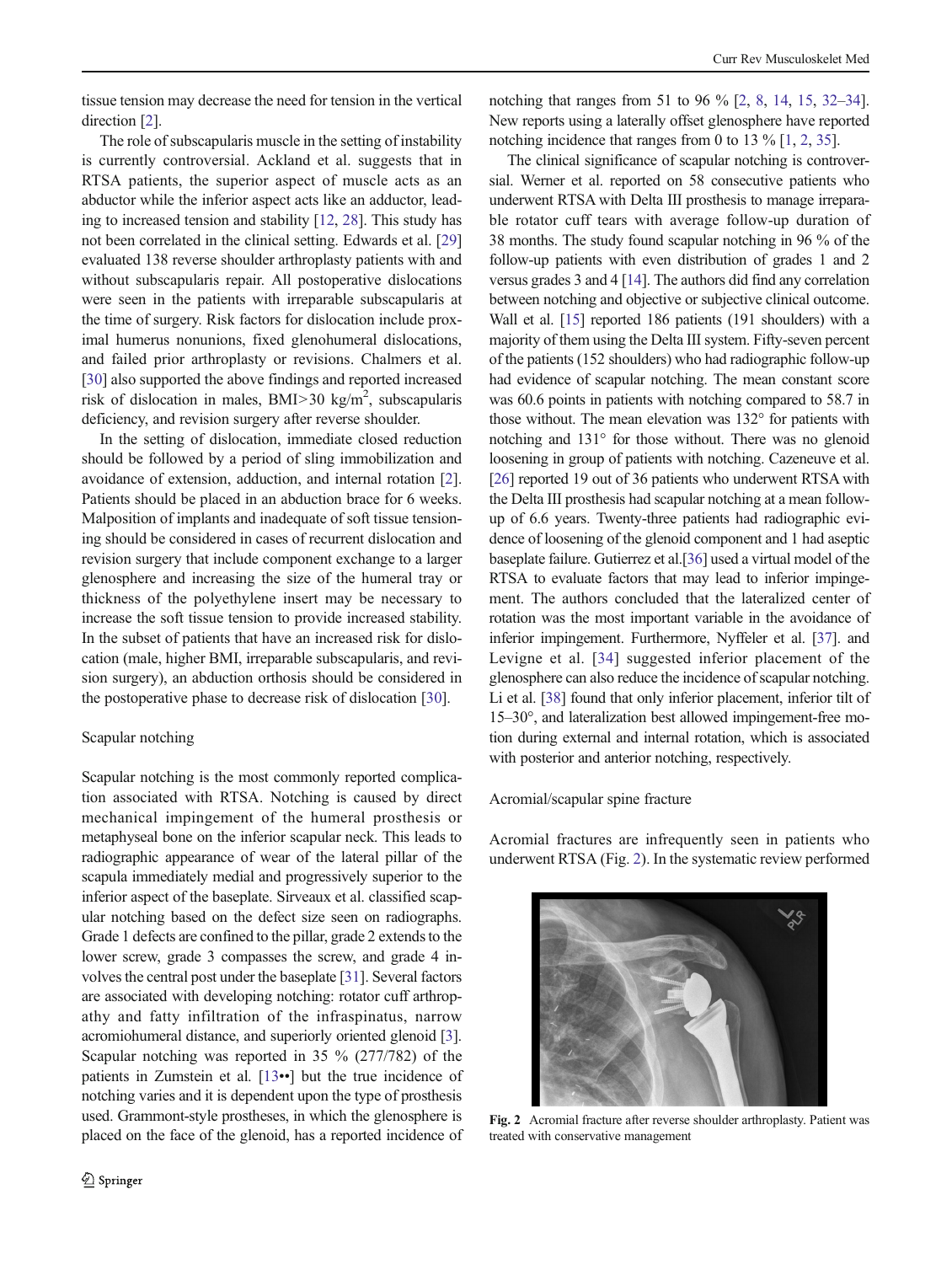<span id="page-5-0"></span>by Zumstein et al., the combined incidence of acromial and scapular spine fracture was 1.5 % (12/782) [13••]. Patients typically report a sudden onset of lateral shoulder pain with associated decline in function. In patients who are candidates for RTSA, acromial erosion has already occurred due to the underlying humeral head. If the subscapularis is intact, the erosion may be more posterior and potentially affect the scapular spine. Postoperatively, due to increased deltoid tension and medialization of the center of rotation, the load across the acromion significantly increases. Levy et al. [\[39\]](#page-6-0) classified acromial fractures into three types based on CT scans: type 1 involves a portion between the anterior and medial deltoid origin, type II involves at least the entire medial deltoid origin with a portion of the posterior deltoid, and type III involves the entire middle and posterior deltoid origin. All acromial fractures were treated with conservative management and resulted in limitation in function. Hattrup et al. [\[40](#page-6-0)] reported improved functional outcome results with conservative management of acromial and scapular spine fractures with greater of 1 year of follow-up. The authors cautioned against open reduction and internal fixation due to the challenges of stable internal fixation around this particular location. Crosby et al. [\[41\]](#page-6-0) recommended conservative management in the acromial avulsion fractures and internal fixation in patients with scapular spine fracture to optimize outcome. Most acromial fractures can be treated conservatively but scapular spine fractures can lead to poor outcome with regard to constant score, active elevation, and subjective satisfaction, and surgical intervention may be required [2]. Osteoporosis along with a decrease in the acromial to tuberosity distance is major risk factors for acromial fractures. Increasing the acromial tilt on the radiographs and also using advanced imaging studies will help in the diagnosis [[42\]](#page-6-0).

#### Conclusion

Since the initial introduction by Grammont in France, the indications for RTSA have expanded and the number of procedures performed annually is expected to rise in the next several years. Complications associated with reverse arthroplasty include hematoma, neurological injury, dislocation, infection, fractures, and scapular notching. These continue to pose a significant challenge to surgeons, an increasing economic burden to society, and can lead to worsening patient satisfactions and outcomes. Recognizing both the preoperative risk factors and essential intraopative technical steps while understanding the mechanics and component design is essential to minimize patient morbidity and improve outcome. Future mutli-center trials and national registries are needed to further investigate the best approach and course of treatment

in patients that present with complications after the reverse shoulder arthroplasty.

#### Compliance with Ethics Guidelines

Conflict of Interest Hanbing Zhou, Justin Chung, and Paul Yi have nothing to disclose.

Xinning Li reports compensation from Tornier and Mitek Sports Medicine, outside the submitted work.

Mark Price reports personal fees from DePuy Mitek outside the submitted work.

Human and Animal Rights and Informed Consent No human or animal studies were performed by the authors. This article does not contain any studies with human or animal subjects performed by any of the authors.

## References

Papers of particular interest, published recently, have been highlighted as:

- Of importance
- •• Of major importance
- 1. Frankle M et al. The reverse shoulder prosthesis for glenohumeral arthritis associated with severe rotator cuff deficiency. A minimum 2-year follow-up study of 60 patients. J Bone Joint Surg Am. 2005;87(8):1697–705.
- 2. Cheung E et al. Complications in reverse total shoulder arthroplasty. J Am Acad Orthop Surg. 2011;19(7):439–49.
- 3. Farshad M, Gerber C. Reverse total shoulder arthroplasty-from the most to the least common complication. Int Orthop. 2010;34(8): 1075–82.
- 4. Scarlat MM. Complications with reverse total shoulder arthroplasty and recent evolutions. Int Orthop. 2013;37(5):843–51.
- 5. Levy J et al. The use of the reverse shoulder prosthesis for the treatment of failed hemiarthroplasty for proximal humeral fracture. J Bone Joint Surg Am. 2007;89(2):292–300.
- 6. Guery J et al. Reverse total shoulder arthroplasty. Survivorship analysis of 80 replacements followed for 5 to 10 years. J Bone Joint Surg Am. 2006;88(8):1742–7.
- 7. Van Hoof T et al. 3D computerized model for measuring strain and displacement of the brachial plexus following placement of reverse shoulder prosthesis. Anat Rec (Hoboken). 2008;291(9):1173–85.
- 8. Boileau P et al. Grammont reverse prosthesis: design, rationale, and biomechanics. J Shoulder Elbow Surg. 2005;14(1 Suppl S):147S– 61S.
- 9.• Muh SJ et al. Early follow-up of reverse total shoulder arthroplasty in patients sixty years of age or younger. J Bone Joint Surg Am. 2013;95(20):1877–83. Specific article that investigates the early outcomes of reverse shoulder arthroplasty in a younger patient population.
- 10. Wingert NC, Beck JD, Harter GD. Avulsive axillary artery injury in reverse total shoulder arthroplasty. Orthopedics. 2014;37(1):e92–7.
- 11. Ladermann A et al. Injury to the axillary nerve after reverse shoulder arthroplasty: an anatomical study. Orthop Traumatol Surg Res. 2014;100(1):105–8.
- 12. Jarrett CD, Brown BT, Schmidt CC. Reverse shoulder arthroplasty. Orthop Clin North Am. 2013;44(3):389–408. x.
- 13.•• Zumstein MA et al. Problems, complications, reoperations, and revisions in reverse total shoulder arthroplasty: a systematic review.